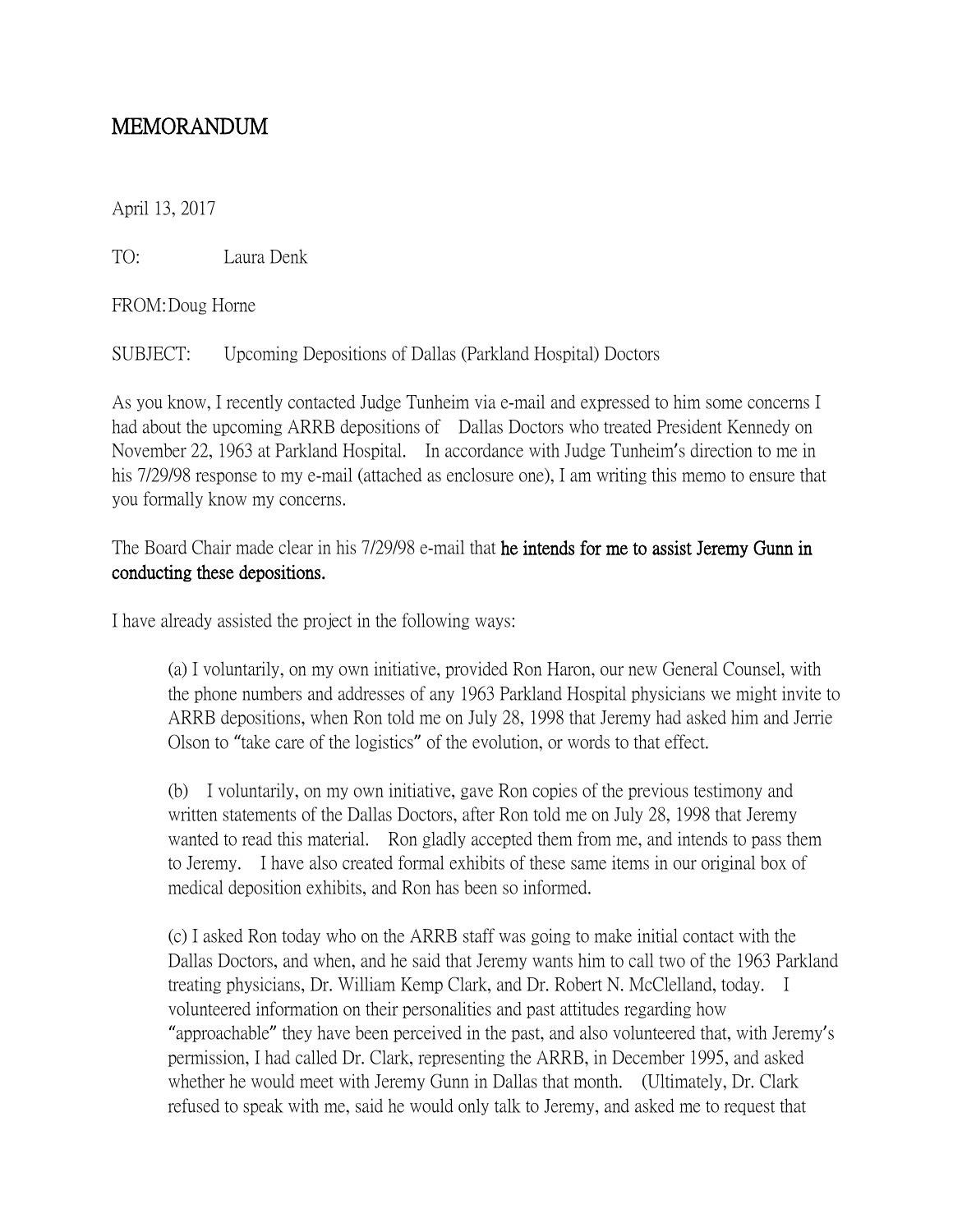Jeremy call him; Jeremy later told me that he never did call Dr. Clark.) I also explained to Ron that the ARRB had interviewed three former Parkland Hospital medical personnel in Texas, in 1997, since these persons had not been interviewed about President Kennedy's wounds by either the Warren Commission or the HSCA, and I gave him their names (Dr. Crenshaw, Nurse Bell, and Dr. Grossman). I thought that it would be useful, possibly essential, for Ron to know all of this background information prior to making these critical phone calls. He listened attentively and seemed appreciative. Although I had wished to do this myself, I nevertheless wished him luck and provided him with positive encouragement.

In the past, aside from being the person who coordinated all of the logistics with the deponents and the National Archives, and being the person who created any new exhibits and added them to our exhibit box, I prepared draft lists of questions prior to each medical deposition for Jeremy, and sat beside him during the depositions, handing him exhibits as needed, and quietly writing down proposed follow-on questions at appropriate moments.

Accordingly, I hereby attach, as enclosure two, a draft outline of proposed areas of questioning for each Dallas physician we may depose. It is generic in nature, since our methodology in this particular matter should be to ask very consistent questions of each deponent. I am pro-actively providing this assistance without being asked, in the spirit of Jack's e-mail response to me of 7/29/98. Please pass this draft outline to Jeremy Gunn.

Furthermore, I volunteer my services, if they are needed, to assist Jeremy with the exhibits during the deposition, as I have during all eleven previous ARRB depositions involving medical or photographic witnesses involved with President Kennedy's autopsy, or post-mortem photography.

I now feel I have complied with both the letter, and spirit, of Board Chair Tunheim's direction in his 7/29/98 e-mail addressed to both you and me.

He clearly expects me to make known my concerns about assisting with this evolution to you in your new role as Executive Director, and allow you to handle this matter within the staff management structure, at the staff level. He may feel very strongly (and you may as well) that I should have exhausted all possibilities for resolution at your  $(i.e.,$  the Executive Director ) level before sending him my long e-mail of 7/29/98. I went directly to Judge Tunheim when I did because you were on vacation, you had made unmistakenly clear to me that you were quite uncomfortable being placed in a position where events had (perhaps unfairly) forced you to serve as mediator between Jeremy and I, and *most important*, many of my concerns were about who made initial contact. Time was of the essence, hence my decision to immediately relay my concerns to Board Chair Tunheim. [My concerns were borne out today when Ron indicated that Jeremy's intent all along had indeed been for Ron to make initial contact with the prospective deponents...and that he wanted Ron to do that today.